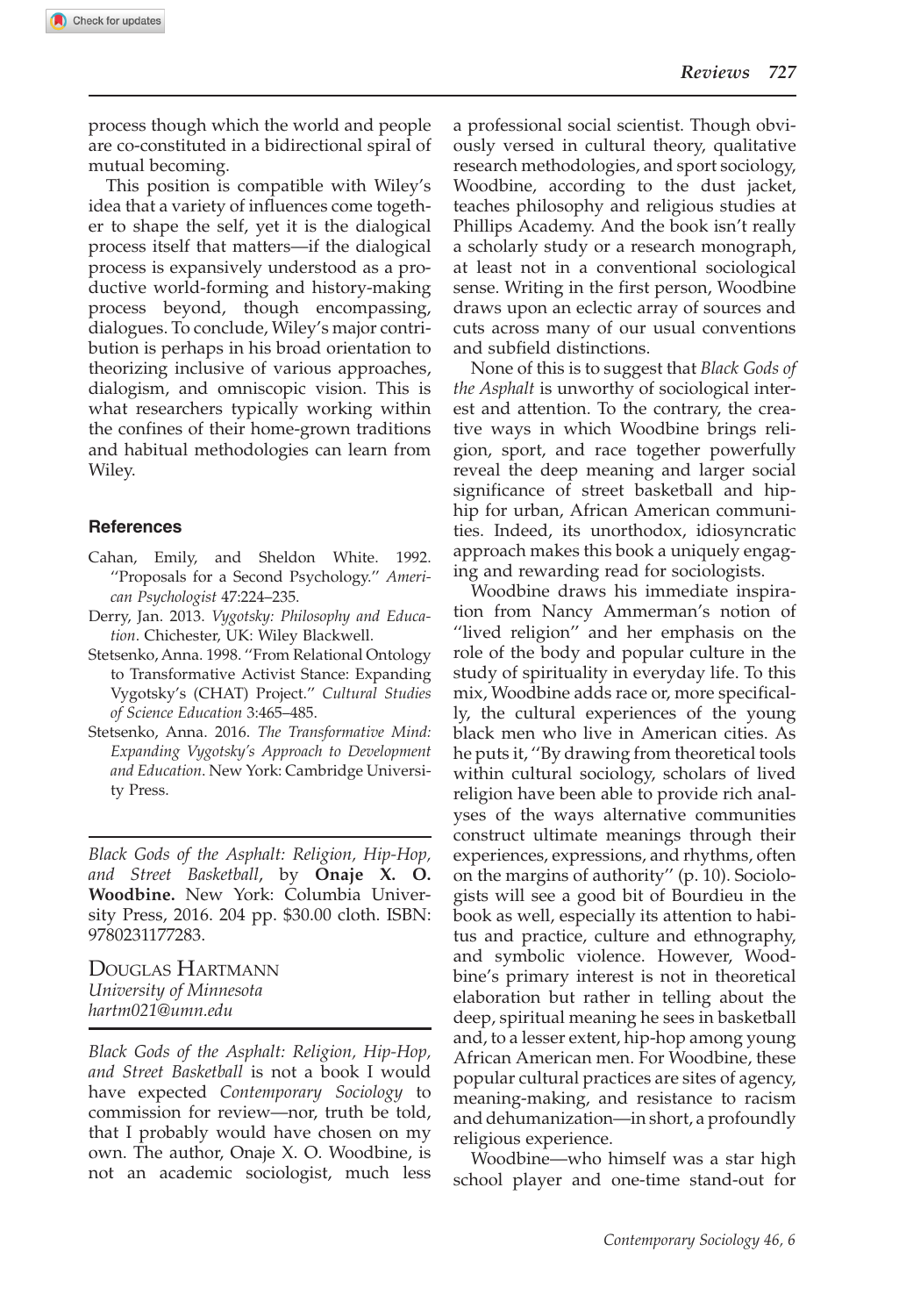the Yale basketball team—observes carefully and listens closely. He gets his subjects talking about their lives, their histories, and how basketball is such a central and redemptive part of their identities and experiences. In focusing on the lives of young black men in and around this playground game, Woodbine opens lifeworlds to us into which social scientists rarely delve; worldviews that are more complicated, subtle, and touching than we are exposed to; and understandings and experiences that are real and pervasive, often beyond the pall of standard sociological accounts, focused as they are—as we are—on grand social forces, abstract statistics, abysmal conditions, and associated assumptions of dysfunction and pathology.

The book consists of six substantive chapters, elegantly organized into three main parts, respectively titled ''Memory,'' ''Hope,'' and ''Healing.'' The first pair of chapters are, as the title suggests, historical and set the stage for the interviews and fieldwork that are the core of the volume. The first of the memory chapters situate the origins of black basketball in the muscular Christianity movement of a hundred years ago and Harlem's black churches. The basic argument is that playing basketball (and other sports) provided a mode of resistance to white supremacy. The second chapter of this initial set focuses on how basketball courts and, in particular, street tournaments have come to serve as memorials that embody the violence of the streets and legacies of the dead. It is here that Woodbine's emphasis on the agency and subjectivity of African American playground ball players begins to emerge, the meanings that they endow to the practice and what it reveals about their lives, their hopes and dreams, and their means of dealing with the death and despair that surrounds them.

In the ''Hope'' chapters (Part Two), Woodbine presents what are essentially two case studies in order to give life and voice to the ballplayers he has met on and knows through Boston's courts. Chapter Three is centered on a young man he calls ''Jason.'' Woodbine reveals how basketball functions in Jason's world as a way to give witness to his grandmother's spirit and in order to break the cycle of violence and pain in his family. The next chapter, Chapter Four, explores how C.J., a childhood friend of Woodbine's, searches for a second life through basketball after his release from prison. In addition to deep cultural analysis, these chapters exhibit a sophisticated life history approach, exploring how a life is carved out from conditions of poverty, violence, and racism—and the crucial role that cultural practices like basketball play in finding hope, reclaiming one's own humanity, and being back in the world.

The final chapters, organized under the theme of healing, show Woodbine at his most poetic and lyrical. These chapters are marked by extensive interview quotes, anecdotes and photographs, and song lyrics that both capture and accentuate the significance of basketball and music for the young men who engage in them. While the researcher in me would have liked to see a bit more interpretation (perhaps with respect to masculinity, for example), Woodbine mostly chooses to let the rich material speak for itself, food for analytical thought and reflection.

In the introduction Woodbine is critical of standard social science writing on black basketball (and African American involvement in sport more generally) for being overly deterministic and positivist, dominated by views that reduce black participation in basketball either to a strategy of avoidance or the result of white supremacy and conditions of poverty. I wouldn't dispute this critique. In fact, I would probably add that the scholarly obsession with professional sports and racialized media coverage (important as these contributions are) can even unintentionally serve to intensify these one-sided, agency-challenged views even further.

Black Gods of the Asphalt is, above all else, a counterpoint to those tendencies. In penning this pushback, Woodbine joins forces with a new generation of sport scholars of color who, in recent years, have been working on more complicated, agent-centered visions of sport and race in contemporary American culture. For basketball alone, I'm thinking here of scholars like Scott Brooks and Reuben May, Stanley Thangaraj, Nicole Willms, and Kathleen Yep. (I'd like to include the ethnographic chapters of my own book on midnight basketball, though I'm white and not so young anymore.) I'm